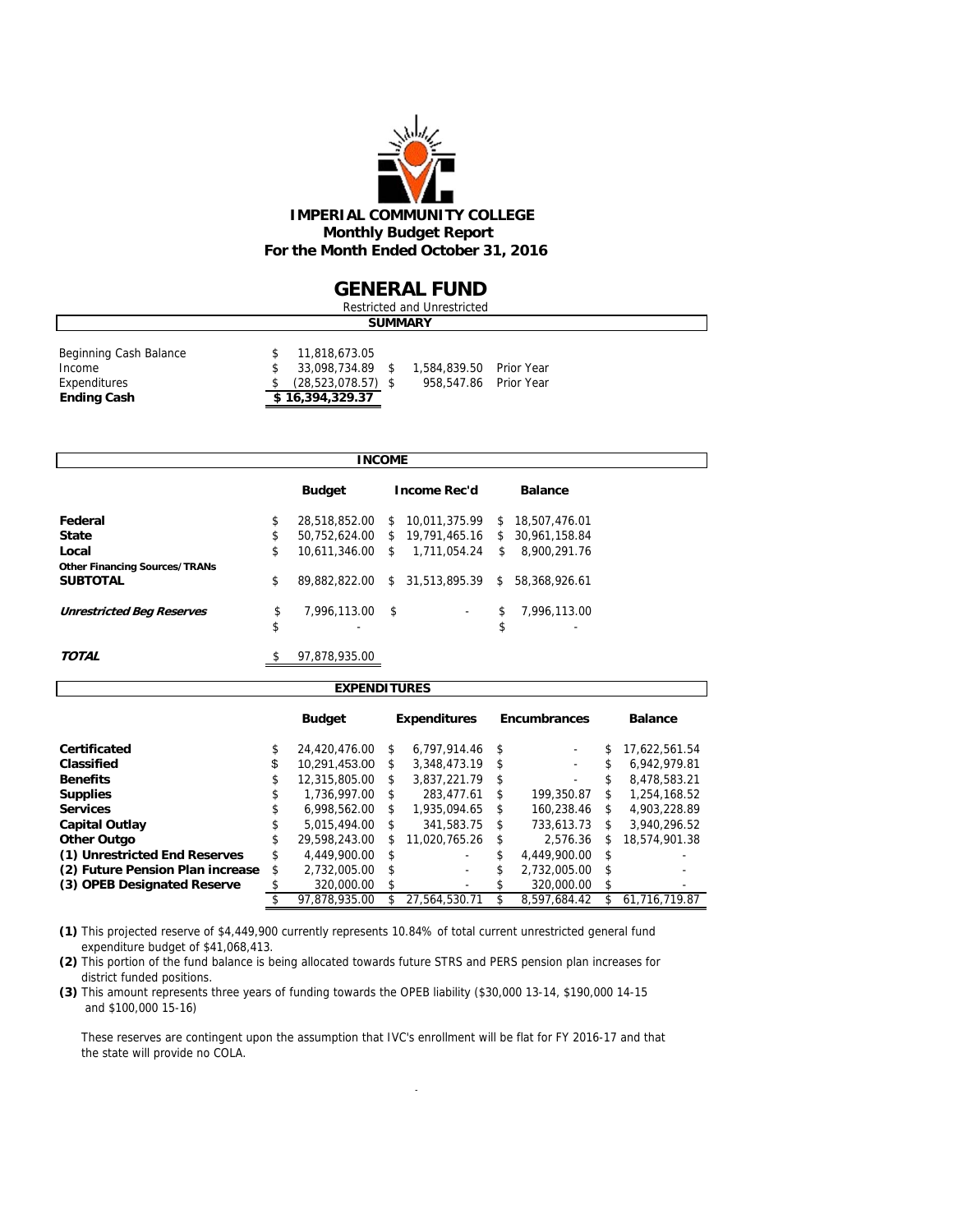

 **IMPERIAL COMMUNITY COLLEGE Monthly Budget Report For the Month Ended October 31, 2016**

### **CHILD DEVELOPMENT FUND**

|                                                                                              |                      | <b>SUMMARY</b>                                              |                      |                                      |                      |                                         |                |                                      |  |  |  |  |
|----------------------------------------------------------------------------------------------|----------------------|-------------------------------------------------------------|----------------------|--------------------------------------|----------------------|-----------------------------------------|----------------|--------------------------------------|--|--|--|--|
| <b>Beginning Cash Balance</b><br>Income<br><b>Expenditures</b><br><b>Ending Cash Balance</b> | \$<br>\$<br>\$<br>\$ | 43,627.21<br>389,910.87<br>$(170, 493.51)$ \$<br>263,044.57 | \$                   | 108,346.57<br>2,640.76               |                      | Prior Year<br>Prior Year                |                |                                      |  |  |  |  |
| <b>INCOME</b>                                                                                |                      |                                                             |                      |                                      |                      |                                         |                |                                      |  |  |  |  |
| <b>Budget</b><br><b>Income Rec'd</b><br><b>Balance</b>                                       |                      |                                                             |                      |                                      |                      |                                         |                |                                      |  |  |  |  |
| Federal<br><b>State</b><br>Local<br><b>SUBTOTAL</b>                                          | \$<br>\$<br>\$<br>\$ | 834,997.00<br>834,997.00                                    | \$<br>\$<br>\$<br>\$ | 278,054.00<br>3,510.30<br>281,564.30 | \$<br>\$<br>\$<br>\$ | 556,943.00<br>(3, 510.30)<br>553,432.70 |                |                                      |  |  |  |  |
| Other Fin Sources (Inter-fund)<br><b>Beginning Balance</b>                                   | \$                   | 101,283.00                                                  | \$                   |                                      | \$                   | 101,283.00                              |                |                                      |  |  |  |  |
| <b>TOTAL</b>                                                                                 | \$                   | 936,280.00                                                  |                      |                                      |                      |                                         |                |                                      |  |  |  |  |
|                                                                                              |                      | <b>EXPENDITURES</b>                                         |                      |                                      |                      |                                         |                |                                      |  |  |  |  |
|                                                                                              |                      | <b>Budget</b>                                               |                      | <b>Expenditures</b>                  |                      | Encumbrances                            |                | <b>Balance</b>                       |  |  |  |  |
| Certificated<br>Classified<br><b>Benefits</b>                                                | \$<br>\$<br>\$       | 432,955.00<br>239,546.00                                    | \$<br>\$<br>\$       | 110,717.29<br>55,191.49              | \$<br>\$<br>\$       |                                         | \$<br>\$<br>\$ | 322,237.71<br>184,354.51             |  |  |  |  |
| <b>Supplies</b><br><b>Services</b><br><b>Capital Outlay</b>                                  | \$<br>\$<br>\$       | 118,721.00<br>37,388.00<br>4,487.00                         | \$<br>\$<br>\$       | 1,099.44<br>844.53                   | \$<br>\$<br>\$       | 431.79                                  | \$<br>\$<br>\$ | 117,189.77<br>36,543.47<br>4,487.00  |  |  |  |  |
| <b>Other Outgo</b><br>Reserve Balance<br><b>Total Budget</b>                                 | \$<br>\$<br>\$       | 1,900.00<br>101,283.00<br>936,280.00                        | \$<br>\$<br>\$       | 167,852.75                           | \$<br>\$<br>\$       | 431.79                                  | \$<br>\$<br>\$ | 1,900.00<br>101,283.00<br>767,995.46 |  |  |  |  |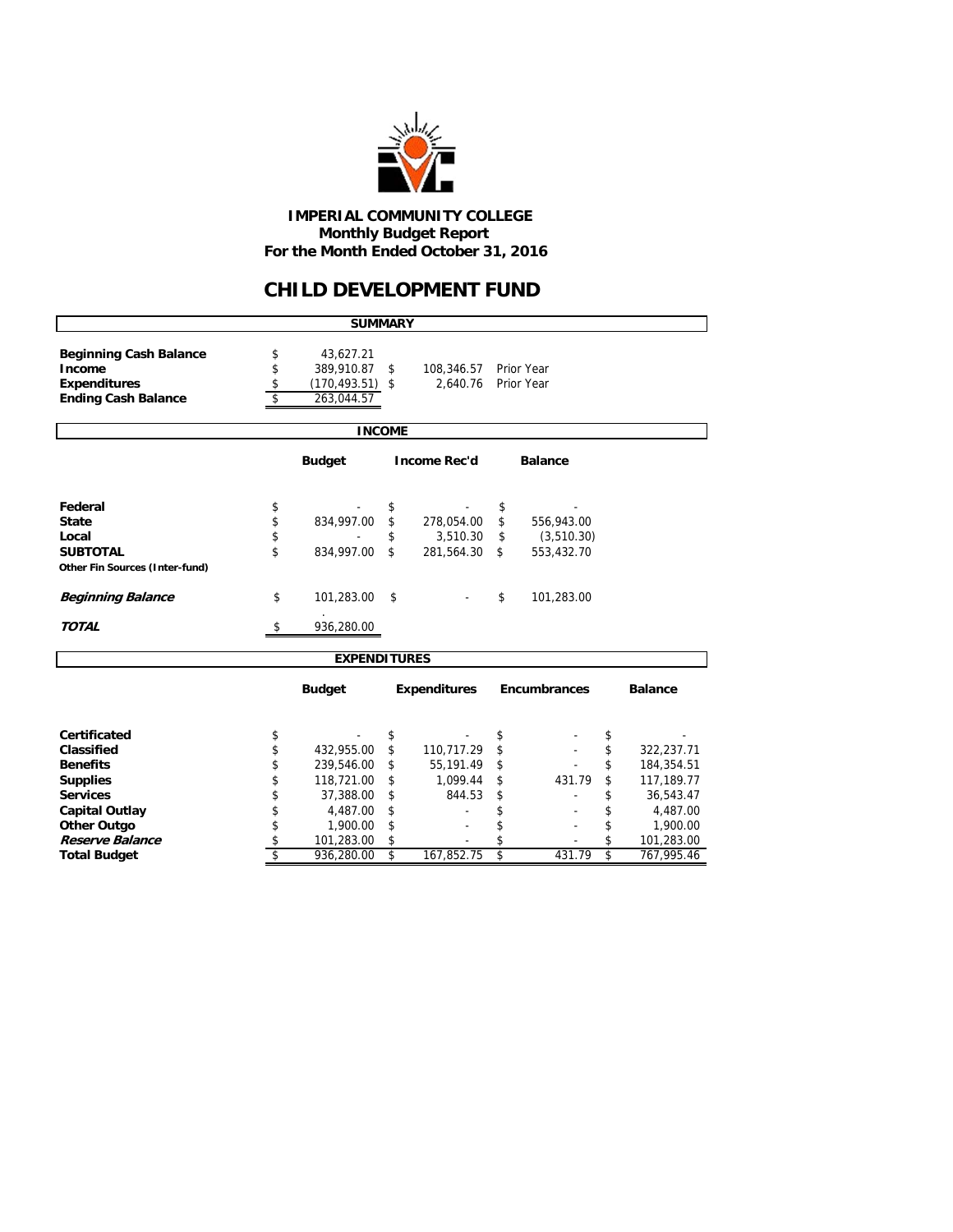

 **Monthly Budget Report For the Month Ended October 31, 2016 IMPERIAL COMMUNITY COLLEGE**

## **CAPITAL PROJECTS FUND (COPs)**

|                                                                                              |                                                                                                               | <b>SUMMARY</b>      |                          |                     |    |                     |                         |                |
|----------------------------------------------------------------------------------------------|---------------------------------------------------------------------------------------------------------------|---------------------|--------------------------|---------------------|----|---------------------|-------------------------|----------------|
| <b>Beginning Cash Balance</b><br>Income<br><b>Expenditures</b><br><b>Ending Cash Balance</b> | 350,049.26<br>\$<br>\$<br>$1,182.65$ \$<br>Prior Year<br>597.80<br>\$<br>Prior Year<br>\$<br>\$<br>351,231.91 |                     |                          |                     |    |                     |                         |                |
|                                                                                              |                                                                                                               | <b>INCOME</b>       |                          |                     |    |                     |                         |                |
|                                                                                              |                                                                                                               | <b>Budget</b>       |                          | <b>Income Rec'd</b> |    | <b>Balance</b>      |                         |                |
| Federal                                                                                      | \$                                                                                                            |                     | \$                       |                     | \$ |                     |                         |                |
| <b>State</b>                                                                                 | \$                                                                                                            |                     | \$                       |                     | \$ |                     |                         |                |
| Local                                                                                        | \$                                                                                                            | 1,800.00            | \$                       | 584.85              | \$ | 1,215.15            |                         |                |
| <b>SUBTOTAL</b>                                                                              | \$                                                                                                            | 1,800.00            | \$                       | 584.85              | \$ | 1,215.15            |                         |                |
| <b>Beginning Balance</b>                                                                     | \$                                                                                                            | 350,647.00          | \$                       |                     | \$ | 350,647.00          |                         |                |
| <b>TOTAL</b>                                                                                 | \$                                                                                                            | 352,447.00          |                          |                     |    |                     |                         |                |
|                                                                                              |                                                                                                               | <b>EXPENDITURES</b> |                          |                     |    |                     |                         |                |
|                                                                                              |                                                                                                               | <b>Budget</b>       |                          | <b>Expenditures</b> |    | <b>Encumbrances</b> |                         | <b>Balance</b> |
| Certificated                                                                                 | \$                                                                                                            |                     | \$                       |                     | \$ |                     | \$                      |                |
| Classified                                                                                   | \$                                                                                                            |                     | \$                       |                     | \$ |                     | \$                      |                |
| <b>Benefits</b>                                                                              | \$                                                                                                            |                     | \$                       |                     | \$ |                     | \$                      |                |
| <b>Supplies</b>                                                                              | \$                                                                                                            |                     | \$                       |                     | \$ |                     | \$                      |                |
| <b>Services</b>                                                                              | \$                                                                                                            |                     | \$                       |                     | \$ |                     | \$                      |                |
| <b>Capital Outlay</b>                                                                        | \$                                                                                                            | 352,447.00          | \$                       |                     | \$ |                     | \$                      | 352,447.00     |
| <b>Other Outgo</b>                                                                           | \$                                                                                                            |                     |                          |                     | \$ |                     | \$                      |                |
| <b>Total Budget</b>                                                                          | \$                                                                                                            | 352,447.00          | $\overline{\mathcal{S}}$ |                     | \$ |                     | $\overline{\mathsf{s}}$ | 352,447.00     |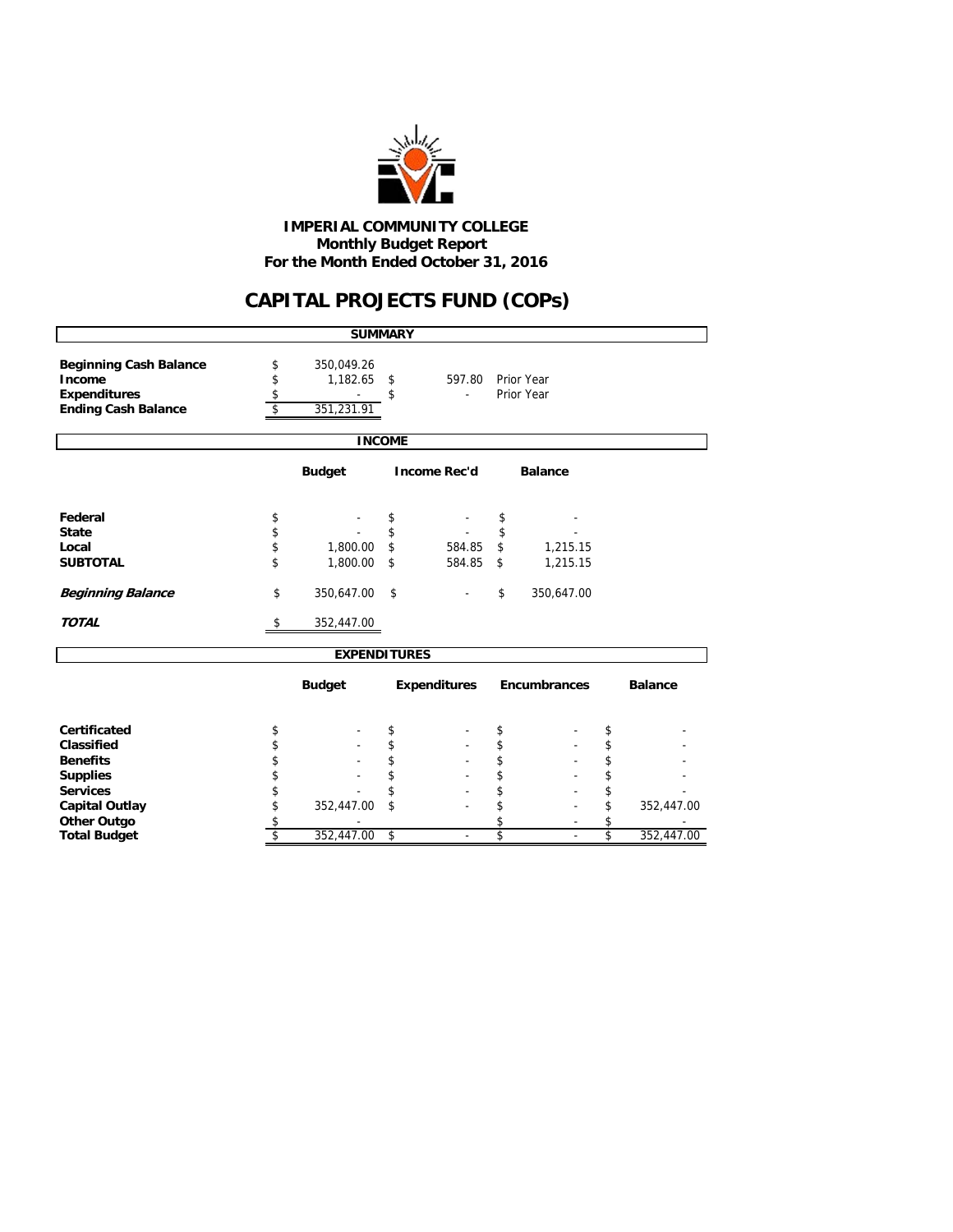

#### **IMPERIAL COMMUNITY COLLEGE Monthly Budget Report For the Month Ended October 31, 2016**

## **IVC BUILDING FUND**

٦

Redevelopment Agencies Restricted Funds

|                                                                                              |                      | <b>SUMMARY</b>                                            |               |                       |                          |                  |
|----------------------------------------------------------------------------------------------|----------------------|-----------------------------------------------------------|---------------|-----------------------|--------------------------|------------------|
| <b>Beginning Cash Balance</b><br>Income<br><b>Expenditures</b><br><b>Ending Cash Balance</b> | \$<br>\$<br>\$<br>\$ | 832,188.27<br>2,704.67<br>$(36, 738.27)$ \$<br>798,154.67 | \$            | 1,346.72<br>15,650.00 | Prior Year<br>Prior Year |                  |
|                                                                                              |                      |                                                           | <b>INCOME</b> |                       |                          |                  |
|                                                                                              |                      | <b>Budget</b>                                             |               | <b>Income Rec'd</b>   | <b>Balance</b>           |                  |
| Federal                                                                                      | \$                   |                                                           | \$            |                       | \$                       |                  |
| <b>State</b>                                                                                 | \$                   |                                                           | \$            |                       | \$                       |                  |
| Local                                                                                        | \$                   | 300,000.00                                                | \$            | 1,357.95              | \$<br>298,642.05         |                  |
| <b>SUBTOTAL</b>                                                                              | \$                   | 300,000.00                                                | \$            | 1,357.95              | \$<br>298,642.05         |                  |
| <b>Beginning Balance</b>                                                                     | \$                   | 817,884.00                                                | \$            |                       | \$<br>817,884.00         |                  |
| <b>TOTAL</b>                                                                                 | \$                   | 1,117,884.00                                              |               |                       |                          |                  |
|                                                                                              |                      | <b>EXPENDITURES</b>                                       |               |                       |                          |                  |
|                                                                                              |                      | <b>Budget</b>                                             |               | <b>Expenditures</b>   | <b>Encumbrances</b>      | <b>Balance</b>   |
| <b>Certificated</b>                                                                          | \$                   |                                                           | \$            |                       | \$                       | \$               |
| Classified                                                                                   | \$                   |                                                           | \$            |                       | \$                       | \$               |
| <b>Benefits</b>                                                                              | \$                   |                                                           | \$            |                       | \$                       | \$               |
| <b>Supplies</b>                                                                              | \$                   | 1,000.00                                                  | \$            |                       | \$                       | \$<br>1,000.00   |
| <b>Services</b>                                                                              | \$                   | 30,000.00                                                 | \$            | 17,650.00             | \$<br>1,700.00           | \$<br>10,650.00  |
| <b>Capital Outlay</b>                                                                        | \$                   | 298,000.00                                                | \$            | 3,438.27              | \$<br>840.12             | \$<br>293,721.61 |
| <b>Other Outgo</b>                                                                           | \$                   |                                                           | \$            |                       | \$                       |                  |
| Reserve Balance                                                                              | \$                   | 788,884.00                                                | \$            |                       | \$                       | \$<br>788,884.00 |

**Total Budget 5 1,117,884.00 \$ 21,088.27 \$ 2,540.12 \$ 1,094,255.61**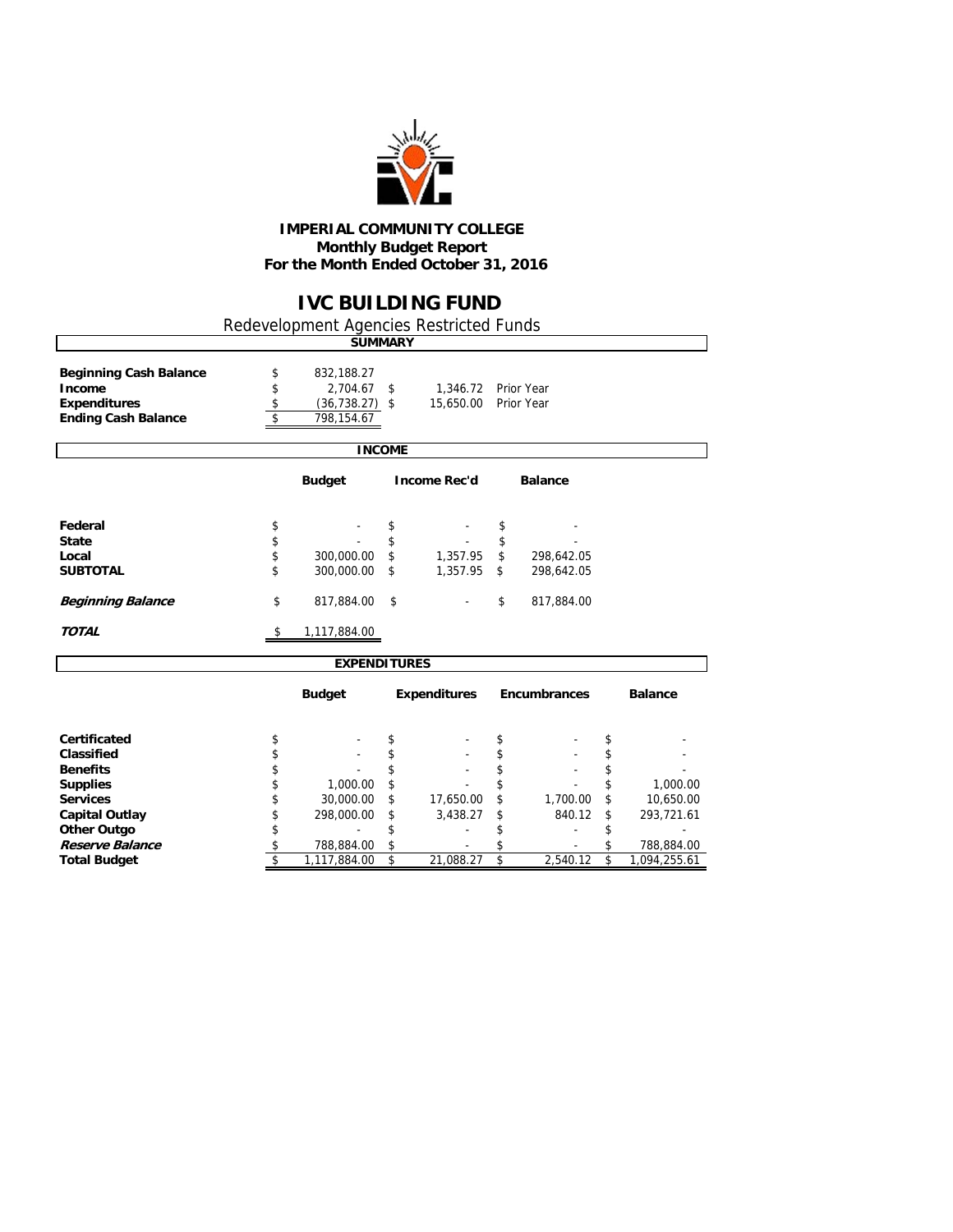

 **IMPERIAL COMMUNITY COLLEGE Monthly Budget Report For the Month Ended October 31, 2016**

# **IVC SELF-INSURANCE FUND**

|                                                                                              |                                                        | <b>SUMMARY</b>                   |               |                     |                          |                     |          |                |  |  |  |  |  |
|----------------------------------------------------------------------------------------------|--------------------------------------------------------|----------------------------------|---------------|---------------------|--------------------------|---------------------|----------|----------------|--|--|--|--|--|
| <b>Beginning Cash Balance</b><br>Income<br><b>Expenditures</b><br><b>Ending Cash Balance</b> | \$<br>\$                                               | 52,980.94<br>178.99<br>53,159.93 | \$<br>\$      | 90.47               | Prior Year<br>Prior Year |                     |          |                |  |  |  |  |  |
|                                                                                              |                                                        |                                  | <b>INCOME</b> |                     |                          |                     |          |                |  |  |  |  |  |
|                                                                                              | <b>Budget</b><br><b>Income Rec'd</b><br><b>Balance</b> |                                  |               |                     |                          |                     |          |                |  |  |  |  |  |
| Federal                                                                                      | \$                                                     |                                  | \$            |                     | \$                       |                     |          |                |  |  |  |  |  |
| <b>State</b><br>Local                                                                        | \$<br>\$                                               | 300.00                           | \$<br>\$      | 88.52               | \$<br>\$                 | 211.48              |          |                |  |  |  |  |  |
| <b>SUBTOTAL</b>                                                                              | \$                                                     | 300.00                           | \$            | 88.52               | \$                       | 211.48              |          |                |  |  |  |  |  |
| <b>Beginning Balance</b>                                                                     | \$                                                     | 53,339.00                        | \$            |                     | \$                       | 53,339.00           |          |                |  |  |  |  |  |
| <b>TOTAL</b>                                                                                 | \$                                                     | 53,639.00                        |               |                     |                          |                     |          |                |  |  |  |  |  |
|                                                                                              |                                                        | <b>EXPENDITURES</b>              |               |                     |                          |                     |          |                |  |  |  |  |  |
|                                                                                              |                                                        | <b>Budget</b>                    |               | <b>Expenditures</b> |                          | <b>Encumbrances</b> |          | <b>Balance</b> |  |  |  |  |  |
| Certificated                                                                                 | \$                                                     |                                  | \$            |                     | \$                       |                     | \$       |                |  |  |  |  |  |
| Classified                                                                                   | \$                                                     |                                  | \$            |                     | \$                       |                     | \$       |                |  |  |  |  |  |
| <b>Benefits</b>                                                                              | \$                                                     |                                  | \$            |                     | \$                       |                     | \$       |                |  |  |  |  |  |
| <b>Supplies</b>                                                                              | \$                                                     |                                  | \$            |                     | \$                       |                     | \$       |                |  |  |  |  |  |
| <b>Services</b>                                                                              | \$                                                     |                                  | \$<br>\$      |                     | \$                       |                     | \$       |                |  |  |  |  |  |
| <b>Capital Outlay</b>                                                                        | \$<br>\$                                               |                                  | \$            |                     | \$<br>\$                 |                     | \$<br>\$ |                |  |  |  |  |  |
| <b>Other Outgo</b><br>Reserve Balance                                                        | \$                                                     | 53,639.00                        | \$            | ٠                   | \$                       | 53,639.00           | \$       |                |  |  |  |  |  |
| <b>Total Budget</b>                                                                          | \$                                                     | 53,639.00                        | \$            | ÷,                  | \$                       | 53,639.00           | \$       | ٠              |  |  |  |  |  |
|                                                                                              |                                                        |                                  |               |                     |                          |                     |          |                |  |  |  |  |  |